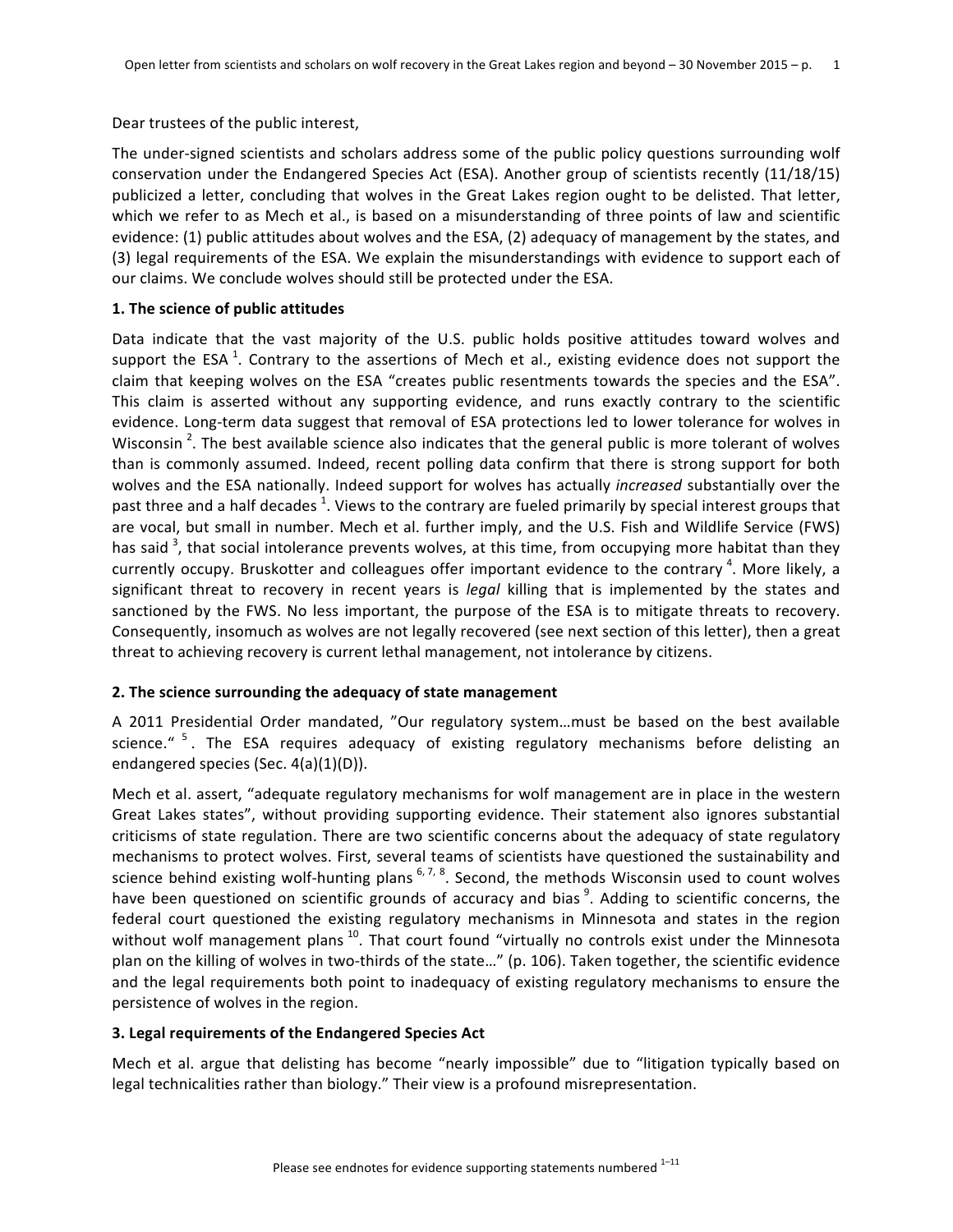The FWS attempted and failed to delist wolves, not because of legal technicalities, but because the biological status and management of wolves do not meet standards required by the ESA. One of the most important gaps pertains to the inadequacy of existing regulatory mechanisms (see previous section of this letter). A second fundamental gap is the legal definition of endangerment (ESA Sec.  $4(a)(1)$ ). Quite simply, wolves still fit the legal definition of endangerment in the Great Lakes region and nationwide. These views are supported by published evidence, repeated judicial opinion, and congressional intent, as explained in numerous peer-reviewed articles  $<sup>11</sup>$ .</sup>

Mech et al. advocate for Congress to sidestep the ESA and the current federal Court of Appeals (their footnote 2). We disagree because such action does not serve the broad public interest in safeguarding public trust assets, such as wolves.

For the above reasons, wolves in the Great Lakes region should remain protected under the ESA at this time and until the legal requirements for delisting are met. Delisting is possible, if and when the FWS uses the best available science that justifies delisting. Currently it does not.

### **Authors**

- 1. Adrian Treves, PhD, Univ. of Wisconsin–Madison
- 2. John Vucetich, PhD, Michigan Technological Univ.
- 3. Jeremy T. Bruskotter, PhD, The Ohio State Univ.
- 4. Bradley Bergstrom, PhD, Valdosta State Univ.
- 5. William Lynn, PhD, Clark Univ.
- 6. Michael Paul Nelson, PhD, Oregon State Univ.
- 7. Robert Crabtree, PhD, Center
- 8. Paul Paquet, PhD, Univ. of Victoria

### **Signatories**

- 9. Phil Hedrick, PhD, Arizona State Univ.
- 10. Chris Darimont, PhD, Univ. of Victoria
- 11. Michelle L. Lute, PhD, Univ. of Nebraska-Lincoln
- 12. Michael Soule, PhD, Univ. of California, Santa Cruz (emeritus)
- 13. Ari Cornman, MS, Little River Band of Ottawa Indians
- 14. Shelley M. Alexander, PhD, Univ. of Calgary
- 15. Tracy Dobson, JD, Michigan State Univ.
- 16. George Wuerthner, MA, Project
- 17. Franz J. Camenzind, PhD, Jackson Hole Conservation Alliance (retired)
- 18. Arian Wallach, PhD, Univ. of Technology, Sydney
- 19. Francisco J. Santiago-Ávila, MPP/MEM, Univ. of Wisconsin-Madison
- 20. Patricia B. McConnell, PhD, CAAB, Emerita, Univ. of Wisconsin-Madison
- 21. Miha Krofel, PhD, Univ. of Ljubljana
- Yellowstone Ecological Research 22. Heather Stricker, MS, Certified Wildlife Biologist (The Wildlife Society)
	- 23. Rolf O. Peterson, PhD, Michigan Technological Univ.
	- 24. Jon Way, PhD, Eastern Coyote/Coywolf Research
	- 25. Ralph R. Acampora, PhD, Hofstra Univ.
	- 26. Susan G. Clark, PhD, Yale Univ.
	- 27. Linda Kalof, PhD, Michigan State Univ.
	- 28. Barbara J. King, PhD, College of William and Mary
	- 29. José Vicente López-Bao, PhD, Research Unit of Biodiversity (UO/CSIC/PA), Oviedo Univ., Spain
	- 30. David Parsons, MS, Wildlife Biologist, US Fish and Wildlife Service - Retired
- Coyote Scientific Advisory Board 31. Cristián Bonacic PhD, Tinker

visiting professor, Univ. of Wisconsin–Madison

- 32. Lisa Naughton, PhD, Univ. of Wisconsin–Madison
- 33. Gary M. Tabor MES VMD, Executive Director, Center for Large Landscape Conservation
- 34. John Terborgh, PhD, James B. Duke Professor, Emeritus, Duke Univ.
- 35. Jessica Dawn Pratt, PhD, Univ. of California at Irvine
- 36. Donald M. Waller, PhD, John T. Curtis Professor, Univ. of Wisconsin–Madison
- 37. Thomas Newsome, PhD, Oregon State Univ. and The Univ. of Sydney
- 38. John Davis, BS, Wildlands Network co-founder and Rewilding Institute fellow
- 39. Matthew Rubino, MS, North Carolina State Univ.
- 40. Richard P. Reading, PhD, Visiting Scholar, Univ. of Denver
- 41. Eric Burr, MS, Retired National Park ranger, Conservation NW and Defenders of Wildlife
- 42. Brian Miller, PhD, Wind River Ranch Foundation (retired)
- 43. Robert L. Beschta PhD, Oregon State Univ.
- 44. George B. Rabb, PhD, Chicago Zoological Society (President Emeritus)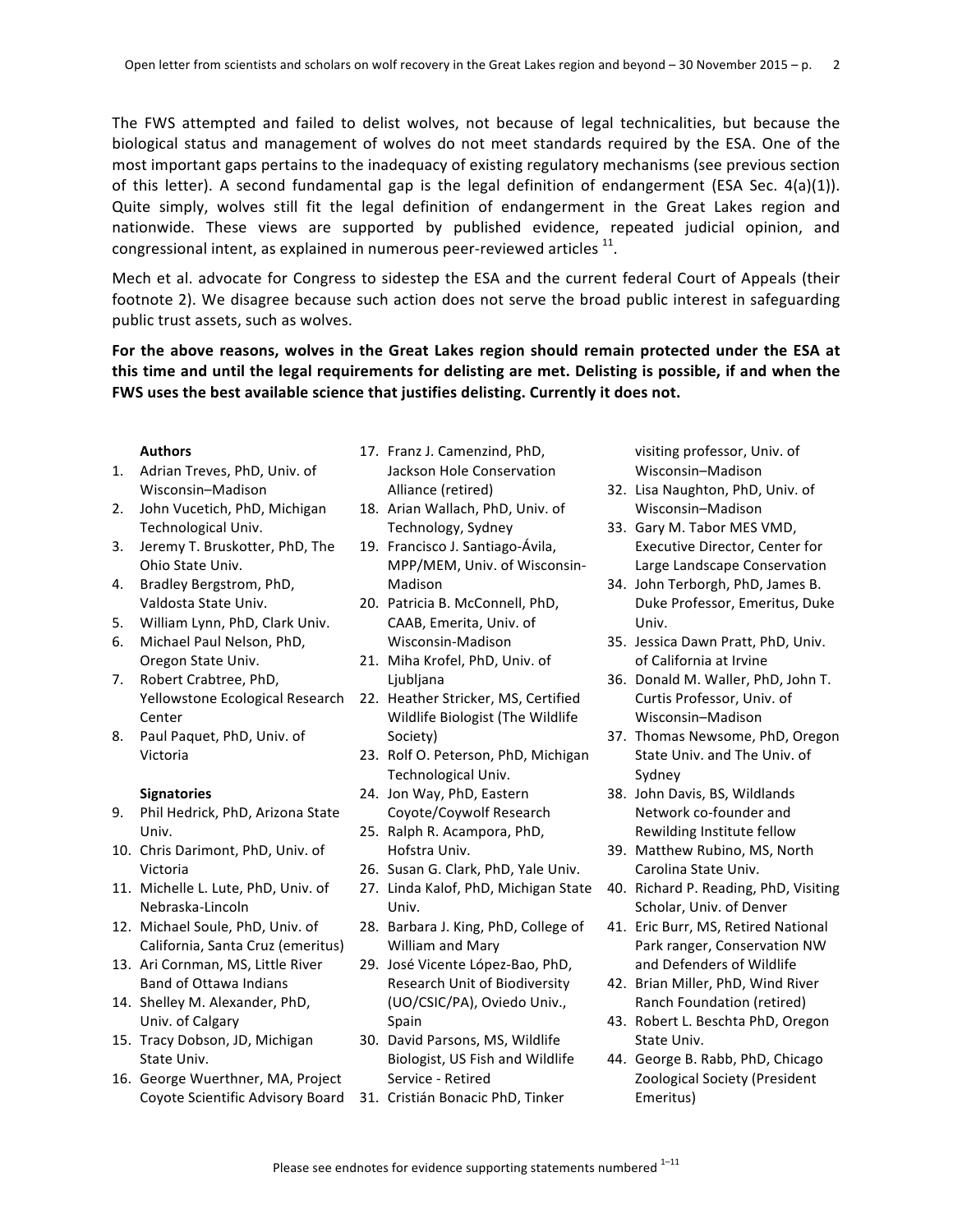- 45. Tom Rooney, PhD, Wright State Univ.
- 46. David J. Mattson, PhD, Visiting Senior Scientist, Yale School of Forestry & Environmental Studies, Research Wildlife Biologist & Leader Colorado, US Geological Survey (retired)
- 47. Philip Nyhus, PhD, Director, Environmental Studies Program, Colby College
- 48. Marc Bekoff, PhD, Science Advisor to Project Coyote
- 49. Arnold Newman, PhD, Executive 57. Laura Westra, PhD, Univ. of Director, The International Society for the Protection of the Tropical Rainforest
- 50. Vaughan Monamy, PhD, Australian Catholic Univ.
- 51. Chris Papouchis, MS, California State Univ., Sacramento &

American River College

- 52. Joseph W. Hinton, PhD, Univ. of Georgia
- 53. Camilla H. Fox, M.S., Conservation Biologist, Founder & Executive Director Project Coyote
- 54. Steve Sheffield, PhD, Bowie State Univ.
- 55. Kirsten Kapp, MS, Central Wyoming College
- 56. Numi Mitchell, PhD, , The Conservation Agency
- Windsor
- 58. Jennifer Jackman, PhD, Salem State Univ.
- 59. María Elena García, PhD, Univ. of Washington
- 60. José Antonio Lucero, PhD, Univ. of Washington
- 61. Anna Peterson, PhD, Univ. of Florida
- 62. Ronnie Hawkins, PhD, Univ. of Central Florida (retired)
- 63. Kenneth Shapiro, PhD, Animals and Society Institute
- 64. John Hadidian, PhD, Humane Society of the United States
- 65. Nicole Paquette, JD, Humane Society of the United States
- 66. Elisabeth A. Stoddard, PhD, Worcester Polytechnic Institute
- 67. Norman Bishop, BA, Yellowstone Wolf Recovery Team (retired)
- 68. Stephanie L. Boyles Griffin, MS, Christopher Newport Univ.
- 69. Wendy Keefover, MA, Humane Society of the United States
- 70. Malcolm R. MacPherson, PhD, Univ. of California (retired)